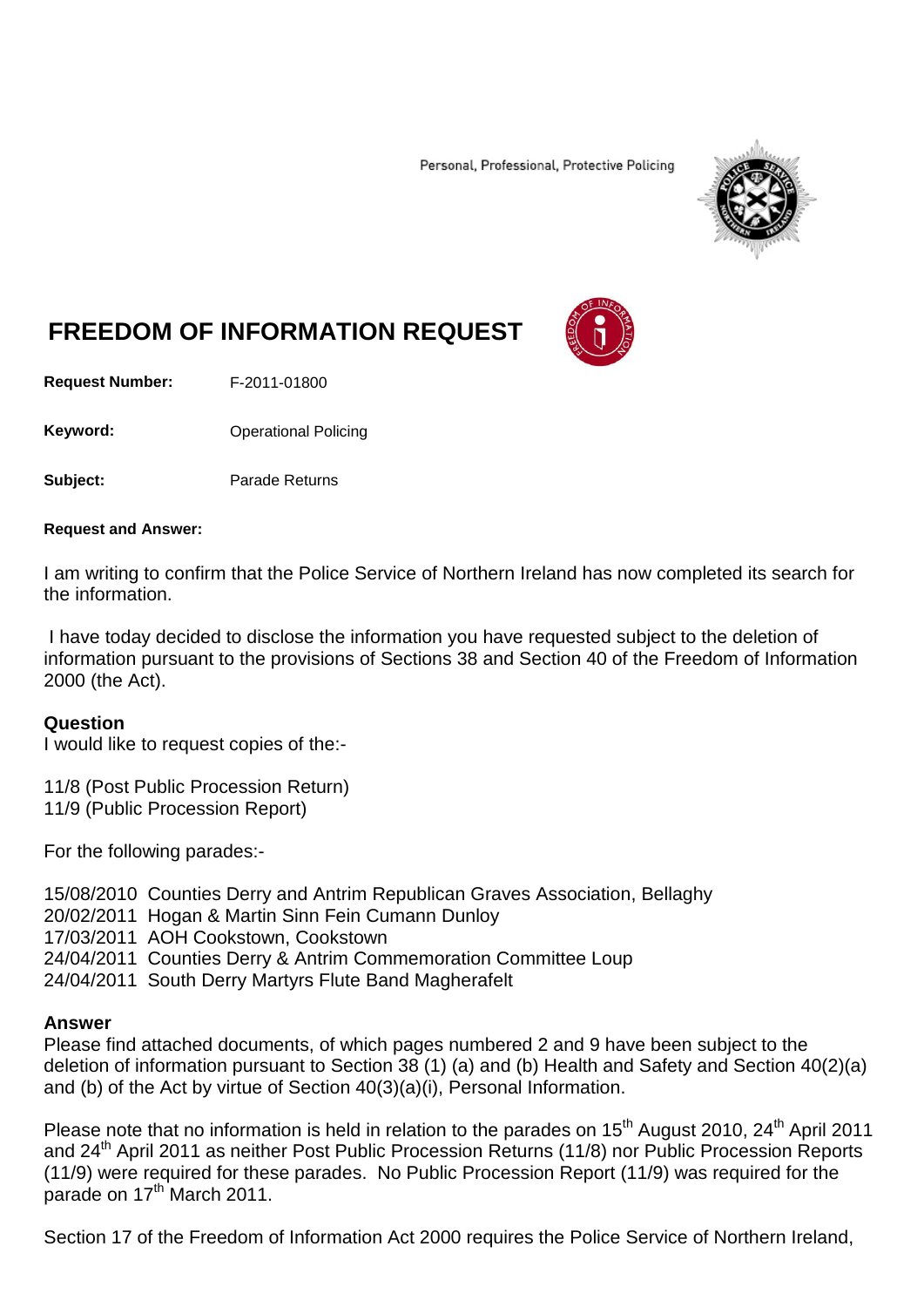when refusing to provide such information (because the information is exempt) to provide you the applicant with a notice which:

- (a) states that fact,
- (b) specifies the exemption in question and
- (c) states (if not otherwise apparent) why the exemption applies.

The exemption/s, as well as the factors the Department considered when deciding where the public interest lies, are listed below:

Section 38 (1) (a) (b) - Health and Safety Section 40 (2) (a) (b) - Personal Information

**Section 38 Health and Safety** is a prejudiced based exemption which means that the PSNI must demonstrate that it is satisfied that to release the information would be likely to endanger the physical or mental health of any individual.

It is also a qualified exemption which means that the PSNI must consider the balance of the public interest in releasing the information against the public interest in withholding it.

A summary of the Harm and Public Interest considerations for Section 38 is provided below;

### **Harm Test - Section 38**

Disclosure of the names of persons in Operational Planning roles within PSNI could put these individuals at risk and impact on their safety. The Service is currently under threat from terrorists and releasing names of individuals associated with the PSNI could assist these terrorists in targeting individuals.

### **Public Interest Test**

### Factors Favouring Release

Releasing the information would promote openness and transparency. The public would be better informed about the roles of staff within Operational Planning Departments.

### Factors Favouring Retention

Releasing the names of persons who work within the PSNI into the public domain would assist terrorists and criminal elements to carry out attacks on these persons.

### Decision

I have determined that the release of names of staff into the public domain would not be in the public interest. The service is currently under severe threat from terrorists and disclosure of this information has the potential to assist those criminal elements seeking to carry out attacks against police officers and police premises. The safety of individuals is of paramount importance and the PSNI will not divulge any information which could put lives at risk.

**Section 40 Personal Information** is a Class-based exemption, therefore it is not necessary to evidence the harm caused by disclosure. The data protection rights of a third party would be breached by disclosure, therefore Section 40(2) is an Absolute exemption and a Public Interest Test is not necessary. This is so because personal data is governed by other law (The Data Protection Act 1998).

All requests made under FOIA are applicant blind. A request must be treated as such and a public authority will always view any disclosure as into the public domain and not just to an individual.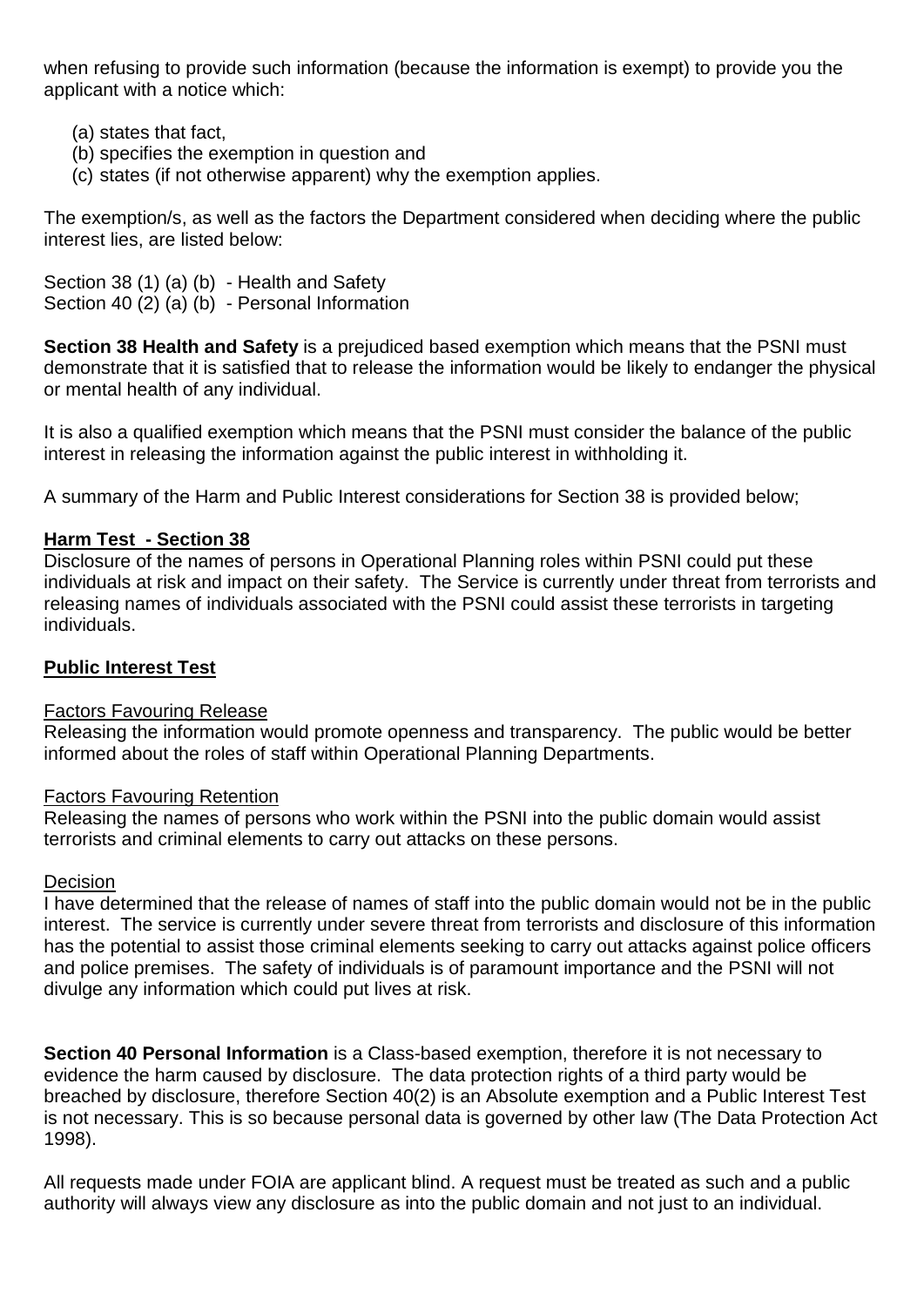Personal Data is regulated under the principles of the Data Protection Act 1998 and when information contains personal data about a third party it can only be released if disclosure would not breach any of the data protection principles.

Principle 1 is that personal data must only be processed lawfully and fairly.

Members of staff are entitled to protection under the Data Protection Act 1998. The Service would be failing in its lawful duty were it to breach the Data Protection Act in order to furnish a disclosure under the Freedom of Information Act 2000. The Service has a duty to protect the personal data of all individuals. Therefore, in all the circumstances of the case, the public interest in maintaining the exemption outweighs the public interest in disclosing the information.

If you have any queries regarding your request or the decision please do not hesitate to contact me on 028 9070 0164. When contacting the Freedom of Information Team, please quote the reference number listed at the beginning of this letter.

If you are dissatisfied in any way with the handling of your request, you have the right to request a review. You should do this as soon as possible, or in any case within two months of the date of issue of this letter. In the event that you require a review to be undertaken, you can do so by writing to the Head of Freedom of Information, PSNI Headquarters, 65 Knock Road, Belfast, BT5 6LE or by emailing [foi@psni.pnn.police.uk.](mailto:foi@psni.pnn.police.uk)

If following an internal review, carried out by an independent decision maker, you were to remain dissatisfied in any way with the handling of the request you may make a complaint, under Section 50 of the Freedom of Information Act, to the Information Commissioner's Office and ask that they investigate whether the PSNI has complied with the terms of the Freedom of Information Act. You can write to the Information Commissioner at Information Commissioner's Office, Wycliffe House, Water Lane, Wilmslow, Cheshire, SK9 5AF. In most circumstances the Information Commissioner will not investigate a complaint unless an internal review procedure has been carried out, however the Commissioner has the option to investigate the matter at his discretion.

Please be advised that PSNI replies under Freedom of Information may be released into the public domain via our website @ [www.psni.police.uk](http://www.psni.police.uk/)

Personal details in respect of your request have, where applicable, been removed to protect confidentiality.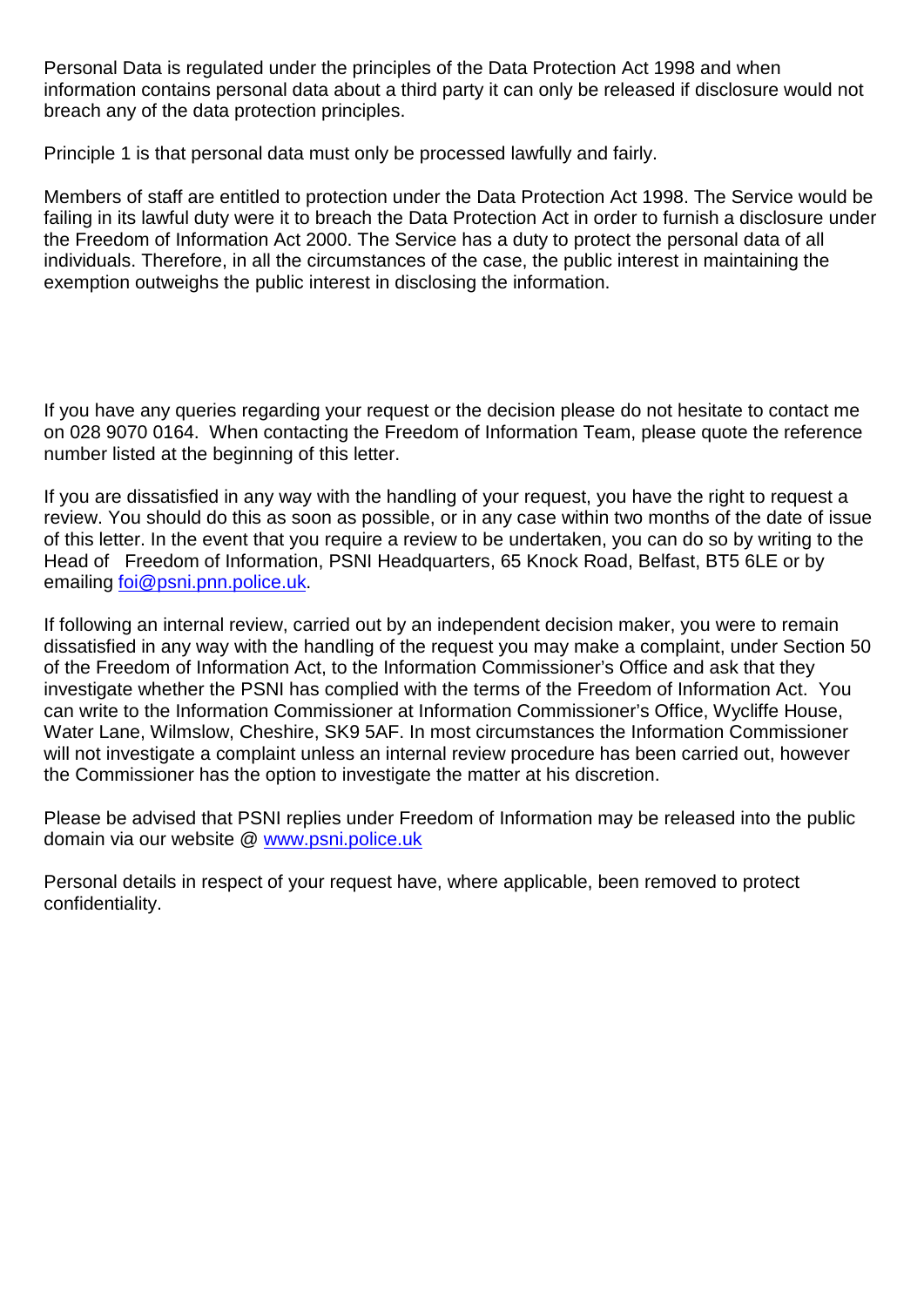

Making Northern Ireland Safer For Everyone Through Professional, Progressive Policing

## **POST PUBLIC PROCESSION RETURN**

**FACSIMILE MESSAGE** 

| To l       | Police Service of Northern Ireland Parades Commission Liaison Officer             |       |              |  |  |
|------------|-----------------------------------------------------------------------------------|-------|--------------|--|--|
| From       | DCU Commander, Omagh                                                              |       |              |  |  |
| <b>Fax</b> | 028 90561643                                                                      | Pages | This $+1$    |  |  |
| Phone      | 028 90700098                                                                      | Date  | Mon 22/03/11 |  |  |
|            | Re Post Procession Return in relation to: AOH St Patrick's Day Parade, Cookstown. |       |              |  |  |

Date, Time and Venue of Procession Thursday 17<sup>th</sup> March 2011. 14:30 Hrs, Cookstown.

| Organisation[s] involved                      | Ancient Order of Hibernians Division 231, Cookstown. |  |
|-----------------------------------------------|------------------------------------------------------|--|
| Was a determination by the Commission issued? | Yes $\Box\,$ No $\boxtimes\,$                        |  |
| Was there a protest meeting involved?         | Yes $\Box$ No $\boxtimes$                            |  |

Please give a brief résumé of the procession including numbers of bands and marchers, any disorder/breaches of codes of conduct by procession and/or protesters. [Please include any significant damage to property etc.]

The AOH St Patrick's Day Parade commenced at 14:30 hrs by way of speeches at the agreed assemble point. At 15:00 hrs the parade commenced along the notified route. 17 bands participated with approx 600 participants. There would have been between 2/3000 in the town. The atmosphere was good - generally families in the crowds. There was one arrest for disorderly behaviour at the Moneymore Rd junction at approximately 1700hrs. Minor breaches of licensing legislation were noted mainly outside licensed premises - most moved back inside on request of police; one bottle was thrown at police - no offender identified.

One complaint was received from a member of the public with regard to the Sons of Ireland Band Rasharkin. They were "disgusted at the behaviour of the last band from Rasharkin in an effort to provoke a reaction from the protestant community who had gathered to watch the parade". This band did not complete the parade route but turned at the Oldtown St/William St junction. The Sergeant at this point reported following:

At my point, on the junction of Oldtown St / William St., I ended up with a small group of Loyalist 'supporters,' numbering no more than 15 and aged between 12 - 30 approximately. I 'cordoned' them off from the parade route with myself and 5 officers in a line facing them. They went to great pains to show that they were recording the parade on their mobiles. I warned them about their general behaviour, ie they were clapping the bands, pointing & laughing at some of the bands and generally making a very small nuisance of themselves.

When the last band arrived at my point from William Street (Sons of Ireland Band, Rasharkin) they were supposed to turn left into Orritor St and turn at the Crescent. They waited until the band preceding them came out of Orritor St to begin it's final leg back towards the assembly point. When the preceding band entered William Street it had to stop due to a backlog of bands. At this point, the Rasharkin band 'U-turned' right at the top of William St and ended up stopped directly in front of the group of loyalists. They then struck up a rigorous drumming, and a 'tune,' I did not recognise. The Rasharkin band also had a group of approximately 45 - 50 followers. They were mostly made up of young males, most of whom were belligerent at best, and many of whom appeared to be local to Cookstown.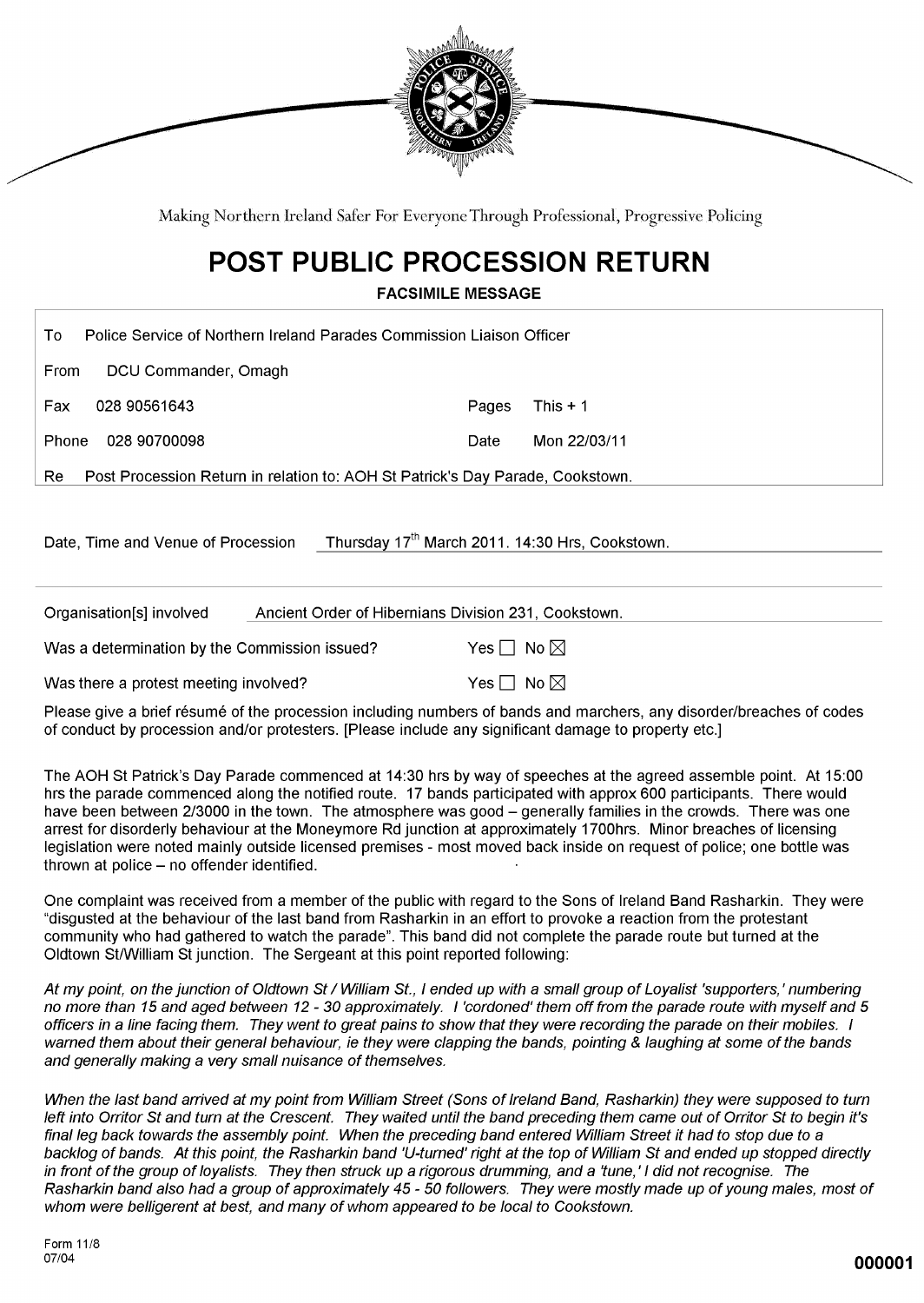The preceding band marched on, creating a gap for the Rasharkin band to move off. Instead, the band remained static for about 2 minutes. There began a great deal of sectarian abuse, which was initiated by the band members, but then reciprocated by the Lovalist group. The group of band followers also pushed forward to give abuse. I directed several of the band members to march on, but this was ignored. Luckily for us, the Loyalist group was heavily outnumbered, and this was the main restraining factor which prevented a serious escalation as if the numbers were better matched then the Loyalists might have fancied their chances.

Eventually the band moved off, still shouting sectarian abuse towards the Loyalist group.

On arrival this particular band they refused to park in the official car park and were facilitated to reverse their vehicle in behind the fire station opposite the assembly point to prevent disorder; at the finish they were the last to leave the town having availed of food and drink on dispersal.

Since the parade the Sector Inspector has had a telephone call from one of the organisers, who is also a local councillor, highlighting the videos on You-Tube and attached comments. No official complaint has been made in relation to these but he is the view that the loyalist group at the top of the town may have constituted a counter protest – which was not notified. The Inspector has also met with a number of loyalists who view the behaviour of the Sons of Ireland band as provocative.

Yes  $\boxtimes$  No  $\square$ Were any arrests effected?

What were the arrests for? (please specify) Disorderly Behaviour - drink was a major factor in this

Are any follow up arrests planned? Yes  $\Box$  No  $\boxtimes$ 

If prosecutions follow an update must be submitted in due course.

| <b>Contact Name</b> |                     | s.F38       | Rank   | Constable | s.F38       |
|---------------------|---------------------|-------------|--------|-----------|-------------|
|                     |                     | s.F40       |        |           | s.F40       |
| Station             | Ops Planning, Omagh | S.F38(1)    | Tel No |           | S.F38(1)    |
|                     |                     | s.F38(1)(a) |        |           | s.F38(1)(a) |
|                     |                     | s.F38(1)(b) |        |           | s.F38(1)(b) |
|                     |                     | S.F40(2)    |        |           | S.F40(2)    |
|                     |                     | s.F40(2)(a) |        |           | s.F40(2)(a) |
|                     |                     | s.F40(2)(b) |        |           | s.F40(2)(b) |
|                     |                     | s.F40(3)(a) |        |           | s.F40(3)(a) |
|                     |                     | s.F40(3)(ai |        |           | s.F40(3)(ai |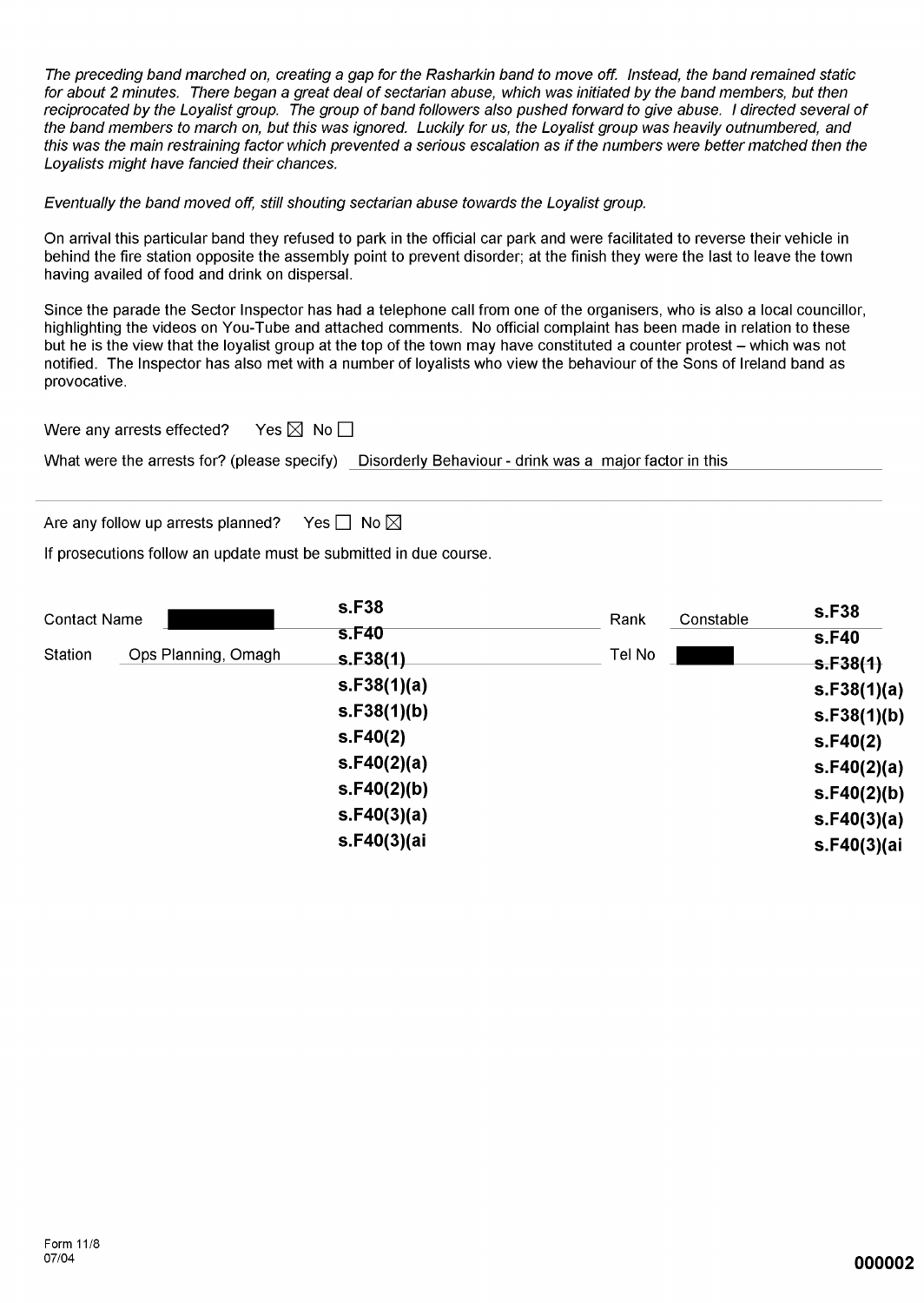

Making Northern Ireland Safer For Everyone Through Professional, Progressive Policing

## PUBLIC PROCESSION REPORT

| 1            | <b>Report on</b><br>(Name, Location and Date of Parade)                                                                                                                   | Hogan and Martin Parade - Dunloy<br>20.02.2011<br>Dunloy                                                                                                                                                                                                                                |
|--------------|---------------------------------------------------------------------------------------------------------------------------------------------------------------------------|-----------------------------------------------------------------------------------------------------------------------------------------------------------------------------------------------------------------------------------------------------------------------------------------|
| $\mathbf{2}$ | <b>DCU</b><br>(List affected DCUs in order parade enters)                                                                                                                 | <b>Ballymoney Area</b><br><b>H</b> District                                                                                                                                                                                                                                             |
| 3            | <b>Notified Parade Route</b><br>(Set out the notified route highlighting<br>variations specific to the parade if applicable.<br>A map should be attached where possible.) | They will assemble from 1400hrs at Bridge Road and the procession will<br>commence at 1430hrs. The route from the assembly point is :<br>Out: Bridge Road, Tullaghans Road, Carness Drive.<br>Return: Carness Drive, Tullaghans Road, Bridge Road.<br>Parade will terminate at 1630hrs. |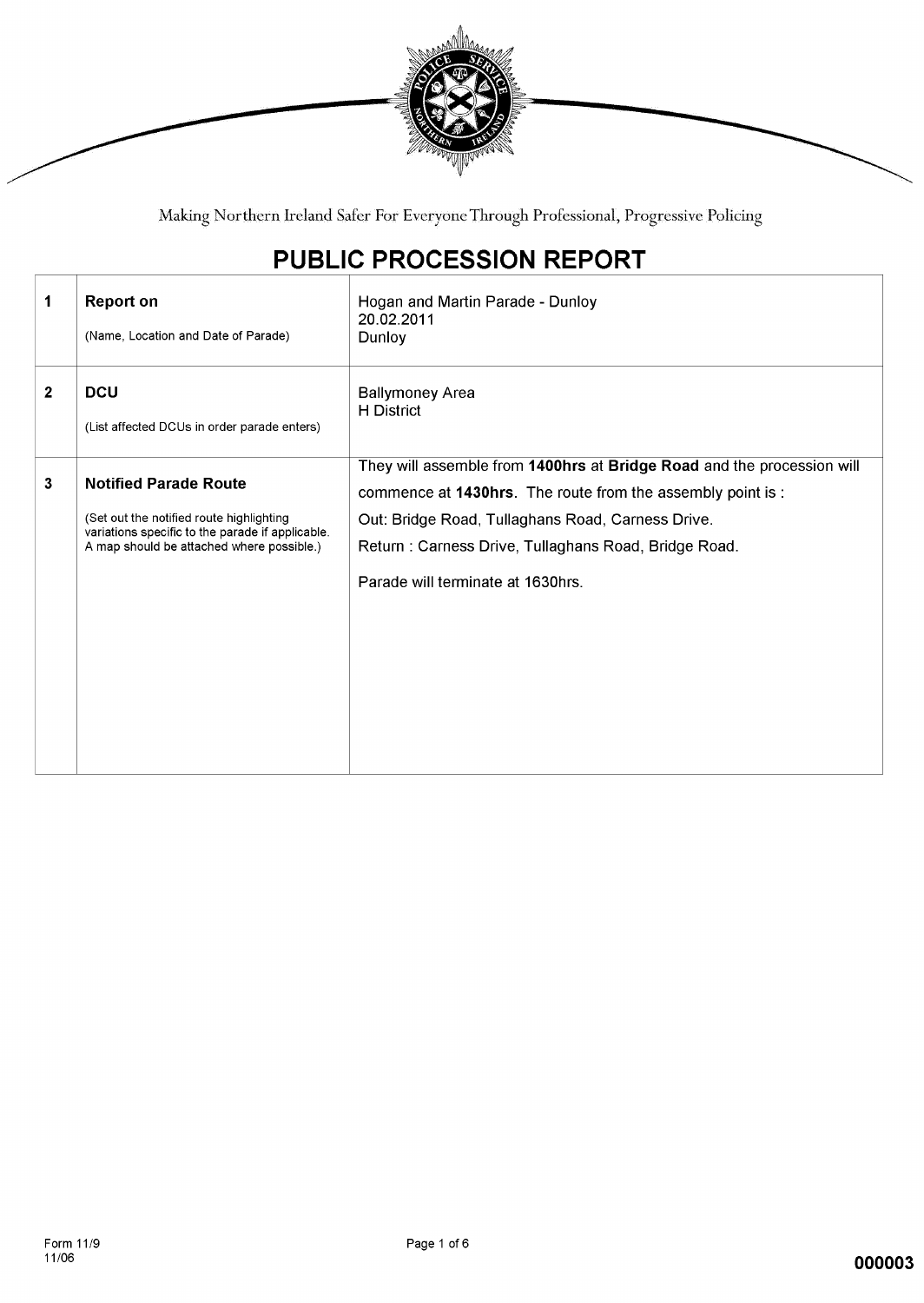| (A factual synopsis of sensitive parades at this<br>The parade consisted of 5 bands and 114 participants. The parade passed<br>venue for last 2/3 years should be given.<br>off peacefully with no identified breaches of The Codes of Conduct.<br>Where there has been significant disorder or<br>protests in a particular area this should be<br>No incidents were noted.<br>quoted. Human rights implications of previous<br>police strategies should be included. Great<br>depth of detail is not required. Reference<br>should be made to other evidence that is<br>available - for example, video footage.) |   |                                |                                           |
|-------------------------------------------------------------------------------------------------------------------------------------------------------------------------------------------------------------------------------------------------------------------------------------------------------------------------------------------------------------------------------------------------------------------------------------------------------------------------------------------------------------------------------------------------------------------------------------------------------------------|---|--------------------------------|-------------------------------------------|
|                                                                                                                                                                                                                                                                                                                                                                                                                                                                                                                                                                                                                   | 4 | <b>Recent Parading History</b> | The last parade was on 28th February 2010 |
|                                                                                                                                                                                                                                                                                                                                                                                                                                                                                                                                                                                                                   |   |                                |                                           |

| 5 | <b>Compliance with The Codes of</b><br>Conduct<br>(The Parades Commission has issued a Code)<br>of Conduct for parade and protest organisers,<br>copies of which have been distributed within<br>the Police Service of Northern Ireland, Clear<br>breaches of the Code on previous occasions<br>should be included here.)                                                                                                                                                                                                                                                                                                                  | There were no identified breaches of the COC noted in 2009 or 2010 in<br>relation to this parade. |
|---|--------------------------------------------------------------------------------------------------------------------------------------------------------------------------------------------------------------------------------------------------------------------------------------------------------------------------------------------------------------------------------------------------------------------------------------------------------------------------------------------------------------------------------------------------------------------------------------------------------------------------------------------|---------------------------------------------------------------------------------------------------|
| 6 | <b>Public Disorder or Damage to</b><br>Property which has occurred<br>previously<br>(This part must include details of factors that<br>the Parades Commission must take into<br>account when making their determination.<br>Actions which infringed the law by those<br>parading or protesting, must be included under<br>the two subheadings.)<br>(Parades – the extent to which participants)<br>gave rise to the disorder or damage to<br>property and the likelihood that the behaviour<br>of participants directly caused or led to the<br>disorder. Numbers of participants and details<br>of arrests/prosecutions should be quoted. | None                                                                                              |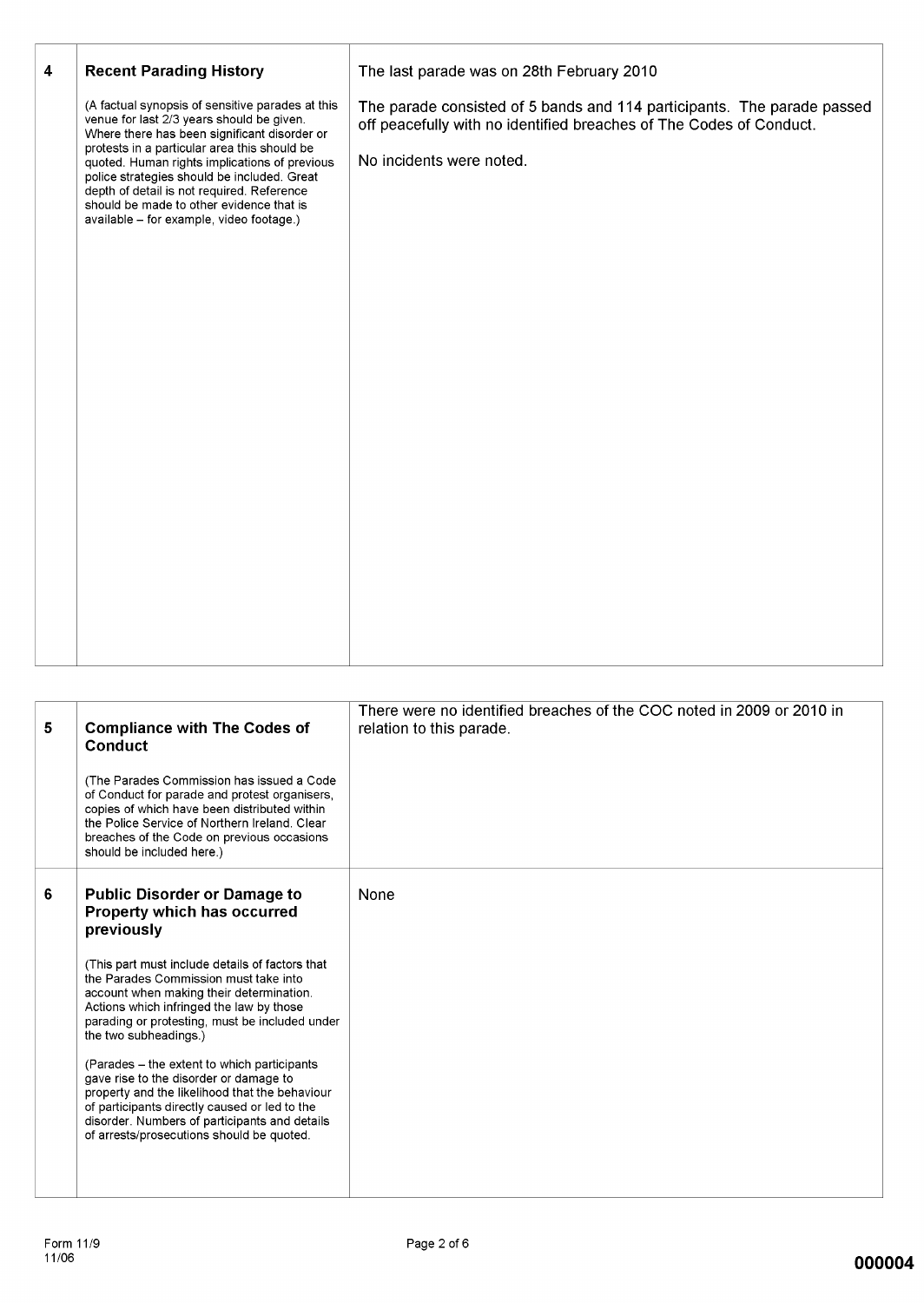|                | (Protests – the extent to which the protesters<br>gave rise to the disorder or damage to<br>property and the likelihood that the behaviour<br>of protesters directly caused or led to the<br>disorder. Numbers of protesters and details of<br>arrests/prosecutions should be quoted.)                                        | None                                                                                                                                                                                                                                                                                                                                                                                                                                                                                                                                                  |
|----------------|-------------------------------------------------------------------------------------------------------------------------------------------------------------------------------------------------------------------------------------------------------------------------------------------------------------------------------|-------------------------------------------------------------------------------------------------------------------------------------------------------------------------------------------------------------------------------------------------------------------------------------------------------------------------------------------------------------------------------------------------------------------------------------------------------------------------------------------------------------------------------------------------------|
| $\overline{7}$ | <b>Community Impact Assessment</b>                                                                                                                                                                                                                                                                                            |                                                                                                                                                                                                                                                                                                                                                                                                                                                                                                                                                       |
|                | Impacts within the community should cover the<br>degree to which a parade or parades have<br>already caused or might cause division<br>between communities. Where pertinent historic<br>reasons exist why a parade is sensitive and if<br>relevant they should be included. Relevant<br>tension indicators should be quoted.) | The subject of parading in the Dunloy Area has been sensitive for several<br>years with considerable opposition to Loyalist parades. This has had a<br>detrimental impact on community relations and I am unaware that any<br>meaningful dialog has been undertaken. Although this Nationalist parade<br>takes place annually in the same area there is not the same opposition.<br>Some concerns were raised in the last years over breaches of the PC<br>codes of conduct relating to displaying of emblems. Police do no hold<br>evidence of this. |
|                | (Disruption to the life of the community would<br>include adverse effects the procession would<br>cause to normal everyday life.)                                                                                                                                                                                             | As with any parade some disruption will occur but has never caused major<br>problems in the past. Minor traffic disruption may be possible but normal<br>community life would resume immediately upon termination of the parade.                                                                                                                                                                                                                                                                                                                      |
|                | <b>Consider the Rights outlined</b><br>below and make a judged<br>assessment of how police<br>strategies might affect the rights<br>of individuals who may be<br>affected.                                                                                                                                                    |                                                                                                                                                                                                                                                                                                                                                                                                                                                                                                                                                       |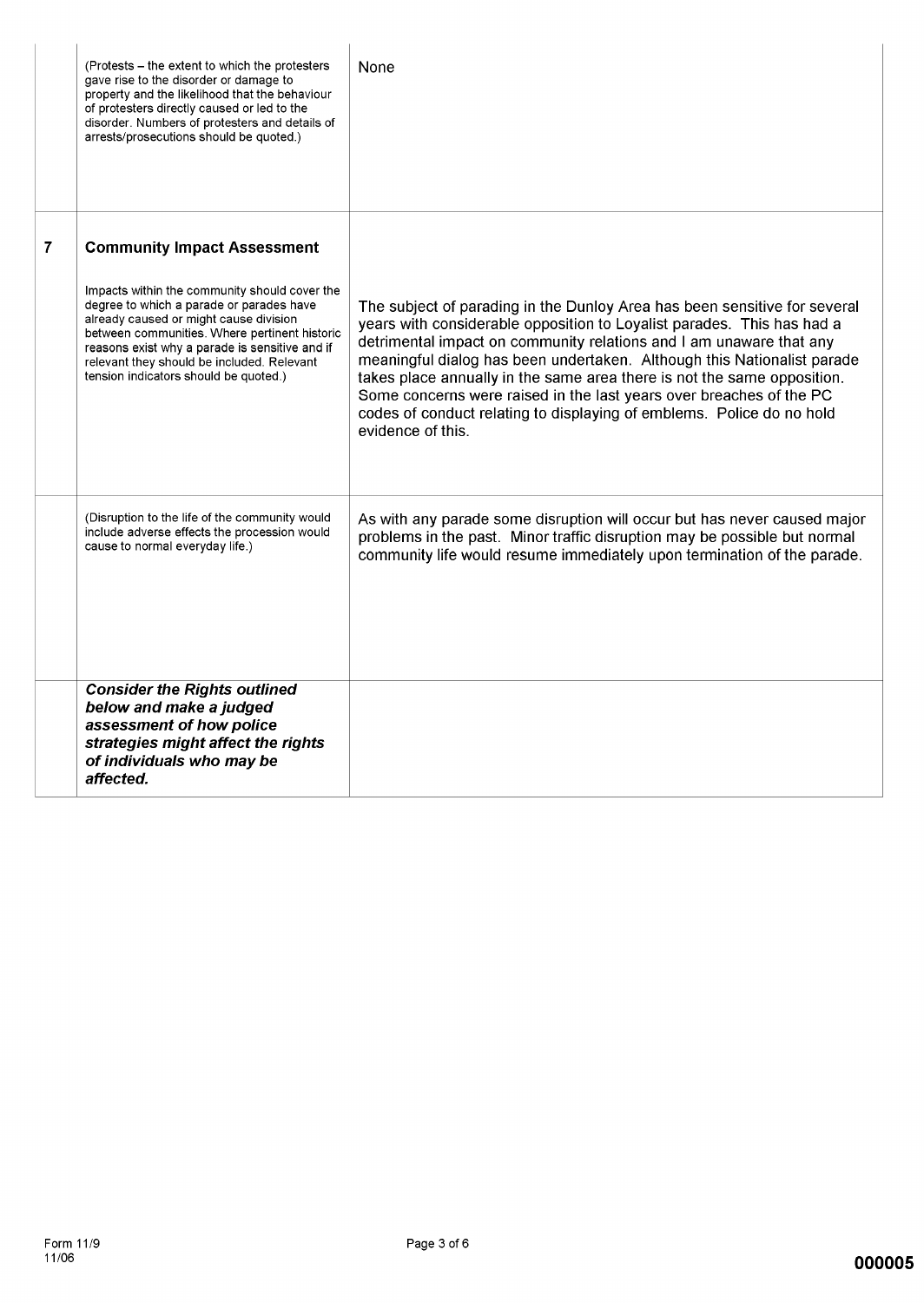| <b>Police use of Force</b><br>Article 2 of the European Convention on<br>Human Rights (incorporated into UK Law<br>by the Human Rights Act 1998)<br>Individuals' right to life<br>Everyone's right to life shall be protected by<br>law. Deprivation of lift which results from the<br>use of force which is no more than absolutely<br>necessary for a specified purpose does not<br>contravene this Article.<br>Article 2, in general, concerns the use of lethal<br>or potentially lethal force.                                                                                                      | Article 2 Human Rights will be at the Forefront of Police planning. Should<br>some form of protest occur it will be essential that both<br>participants/supporters and any protestors are unable to come into contact<br>with each other, as the risk of violence would be high.<br>If it becomes necessary to use force, Police have a positive duty to protect<br>the lives of all persons. Where Police are considering the deployment<br>and/or use of potentially lethal force, it will be no more than is absolutely<br>necessary and strictly proportionate to the achievement of the legitimate<br>aims contained in Article 2(2). Section 3 of the Criminal Law Act and Article<br>88 PACE will govern any other force. Any use of force will be in<br>accordance with Police Service policy. |
|----------------------------------------------------------------------------------------------------------------------------------------------------------------------------------------------------------------------------------------------------------------------------------------------------------------------------------------------------------------------------------------------------------------------------------------------------------------------------------------------------------------------------------------------------------------------------------------------------------|--------------------------------------------------------------------------------------------------------------------------------------------------------------------------------------------------------------------------------------------------------------------------------------------------------------------------------------------------------------------------------------------------------------------------------------------------------------------------------------------------------------------------------------------------------------------------------------------------------------------------------------------------------------------------------------------------------------------------------------------------------------------------------------------------------|
| Article 3 of the European Convention on<br>Human Rights (incorporated into UK law by<br>the Human Rights Act 1998)<br>No one shall be subjected to torture or to<br>inhuman or degrading treatment or<br>punishment.<br>Article 3, in general, concerns the use of non-<br>lethal force. It also extends to police tactics in<br>public order situations. Any use of force by the<br>police must be no greater than is made<br>necessary by the person's conduct. Non-lethal<br>force used by the police must be no greater<br>than reasonably necessary in the particular<br>circumstances of the case. | Article 3 Human Rights.<br>As stated in Article 2 above, any force used will be absolutely necessary<br>and proportionate under the circumstances. A graduated response will be<br>used should Police action become necessary. A Gold strategy is in place<br>within the District and planning for this event is ongoing.                                                                                                                                                                                                                                                                                                                                                                                                                                                                              |
| Article 5 of the European Convention on<br>Human Rights (incorporated into UK law by<br>the Human Rights Act 1998)<br>Individuals' right to liberty.<br>This will cover issues such as detentions and<br>arrests.<br>It also covers the wider issues of restricting<br>individual's freedom of movement by creating<br>sterile zones etc.                                                                                                                                                                                                                                                                | Should some form of protest occur it may be necessary to restrict freedom<br>of movement in order to prevent crime and disorder and ensure public<br>safety. As stated earlier, it will be crucial to ensure that<br>processors/supporters do not come into physical contact with protestors.<br>Police will plan to ensure that such restrictions are kept to a minimum in<br>terms of duration and scale and are appropriate and proportionate to the<br>prevailing circumstances.                                                                                                                                                                                                                                                                                                                   |
| Article 8 of the European Convention on<br>Human Rights (incorporated into UK law by<br>the Human Rights Act 1998)<br>Individuals' rights to respect for private and<br>family life.<br>Disallows interference by a public authority of<br>this right except as is in accordance with the<br>law and is necessary in the interests of<br>national security, public safety, economic well<br>being of the country, prevention of disorder<br>and crime, protection of health and morals or<br>the protection of rights and freedoms of others.                                                            | There will be some engagement of Article 8 Rights. The procession takes<br>place through residential and commercial areas and both it and the policing<br>operation are likely to present restrictions on the flow of vehicle traffic and<br>pedestrians. These restrictions will be to prevent crime and disorder and in<br>the interests of public safety.<br>The use of such restrictions and any other tactical options which impact<br>Article 8 Rights will be kept to a minimum in terms of duration and scale<br>and will be appropriate and proportionate to the prevailing circumstances.<br>Should some form of protest occur, audio/video recording equipment may<br>be deployed by Police to obtain and preserve evidence of crime and<br>disorder offences for prosecution purposes.     |
| Article 9 of the European Convention on<br>Human Rights (incorporated into UK law by<br>the Human Rights Act 1998)<br>Right to freedom of thought, conscience and<br>religion.<br>Gives individuals freedom to manifest religion<br>in worship, teaching, practice and observance.<br>Limitations prescribed by law only by interests<br>of public safety, public order, health or morals                                                                                                                                                                                                                | It is not anticipated, at this stage, that Article 9 rights will be engaged.                                                                                                                                                                                                                                                                                                                                                                                                                                                                                                                                                                                                                                                                                                                           |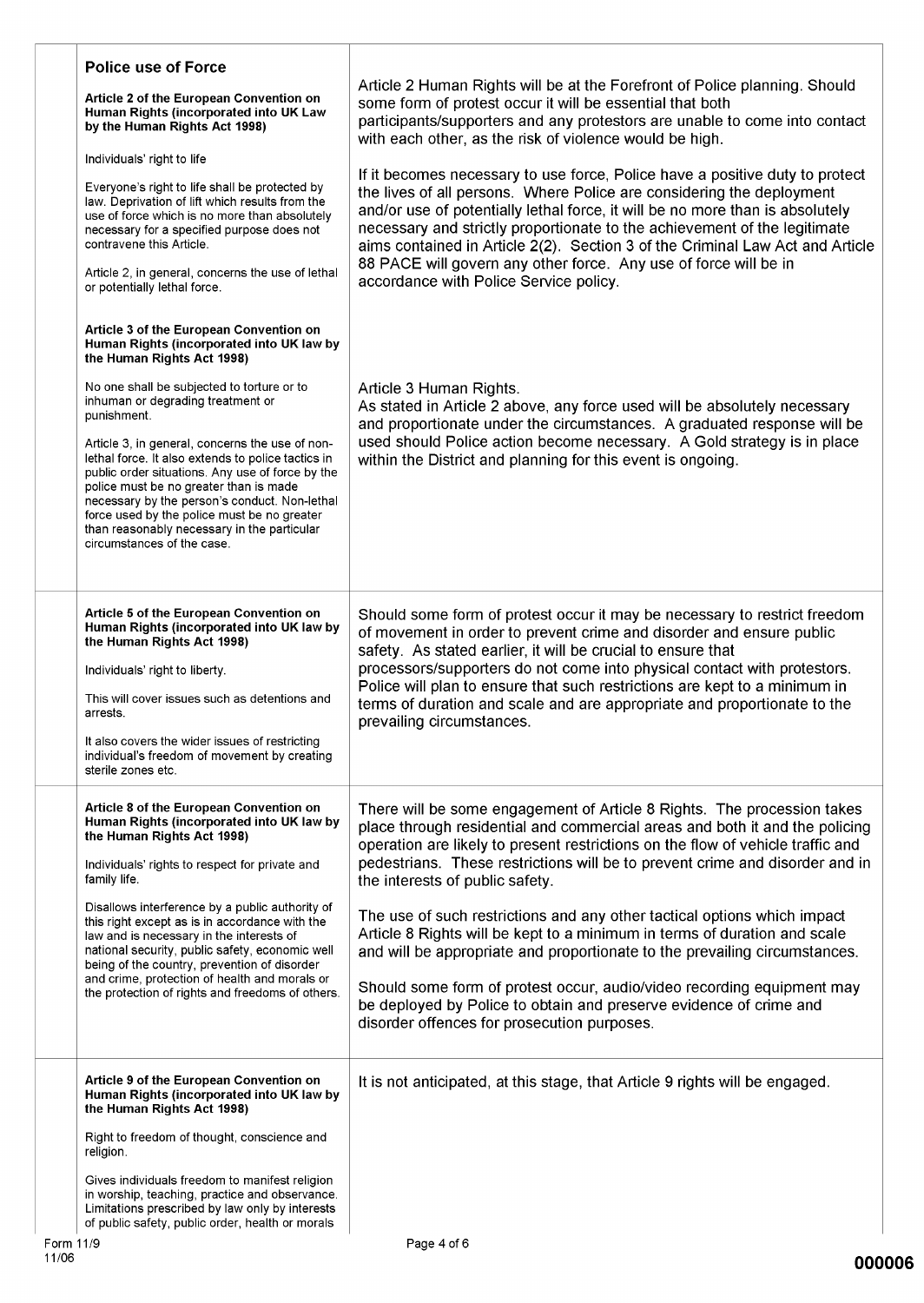| or for protection of rights and freedoms of<br>others.                                                                                                                                                                                                                                                                                                                                                                                                                                                                                                                                                                                                                                                                                                                                                              |                                                                                                                                                                                                                                                                                                                                                                                                                                                                                                                                                                                                                                                                                                                                        |
|---------------------------------------------------------------------------------------------------------------------------------------------------------------------------------------------------------------------------------------------------------------------------------------------------------------------------------------------------------------------------------------------------------------------------------------------------------------------------------------------------------------------------------------------------------------------------------------------------------------------------------------------------------------------------------------------------------------------------------------------------------------------------------------------------------------------|----------------------------------------------------------------------------------------------------------------------------------------------------------------------------------------------------------------------------------------------------------------------------------------------------------------------------------------------------------------------------------------------------------------------------------------------------------------------------------------------------------------------------------------------------------------------------------------------------------------------------------------------------------------------------------------------------------------------------------------|
| Article 10 of the European Convention on<br>Human Rights (incorporated into UK Law<br>by the Human Rights Act 1998)<br>Right to freedom of expression.<br>Freedom to hold opinions and to receive or<br>impart information and ideas without<br>interference by public authorities and<br>regardless of frontiers. The exercise of these<br>freedoms, since they carry duty and<br>responsibility, may be limited as prescribed by<br>law and necessary in a democratic society in<br>the interests of national security, territorial<br>integrity, public safety, prevention of disorder<br>and crime, protection of health or morals,<br>protection of the reputation or rights of others,<br>preventing disclosure of confidential<br>information or to maintain the authority and<br>impartiality of judiciary. | As indicated throughout this report, should some form of protest occur it will<br>be necessary to prevent participants/supporters and any protestors coming<br>into physical contact. This may necessitate the creation of sterile areas<br>that may inhibit, to some extent, the Article 10 Rights of protestors.<br>However, Police will ensure that these are kept to a minimum in terms of<br>scale and duration and are instigated appropriately and proportionately to<br>the prevailing circumstances.<br>Police will monitor all assemblies to ensure they behave in accordance with<br>the law. If necessary, Police will act appropriately and proportionately to<br>prevent crime and disorder and to ensure public safety. |
| Article 11 of the European Convention on<br>Human Rights (incorporated into UK law by<br>the Human Rights Act 1998)<br>Right to freedom of assembly and association.<br>Everyone has the right to freedom of peaceful<br>assembly and association with others.<br>Can only be restricted as prescribed by law<br>and as are necessary in a democratic society<br>in the interests of national security, public<br>safety, prevention of disorder or crime.<br>protection of health or morals or for the<br>protection of the rights or freedoms of others.<br>This shall not prevent the imposition of lawful<br>restrictions on the exercise of these rights by<br>members of the armed forces, the police or the<br>administration of the State.                                                                  | As indicated throughout this report, should some form of protest occur it will<br>be necessary to prevent participants/supporters and protestors coming into<br>physical contact. This may necessitate the creation of sterile areas that<br>may inhibit, to some extent, the Article 11 rights of protestors. However,<br>Police will ensure that these are kept to a minimum in terms of scale and<br>duration and are instigated appropriately and proportionately to the<br>prevailing circumstances.<br>Police will monitor all assemblies to ensure they behave in accordance with<br>the law. If necessary, Police will act appropriately and proportionately to<br>prevent crime and disorder and to ensure public safety.     |
| Article 14 of the European Convention on<br>Human Rights (incorporated into UK law by<br>the Human Rights Act 1998)<br>Prohibition of discrimination.<br>All the rights and freedoms in the Convention<br>shall be enjoyed without discrimination on any<br>grounds such as sex, race, colour, language,<br>religion, political or other opinion, natural or<br>social origin, association with a national<br>minority, property, birth or other status.                                                                                                                                                                                                                                                                                                                                                            | Should some form of protest occur, police are concerned that if<br>participants/supporters and protestors come into physical contact with one<br>another there would be a high probability of disorder and violence.<br>Consequently, Police may use the creation of sterile zones to keep them<br>apart appropriately and proportionately to the prevailing circumstances. It<br>may be necessary, therefore, for Police to discriminate on the basis of<br>religious and political grounds in the interests of public safety and to avoid<br>violence and disorder.                                                                                                                                                                  |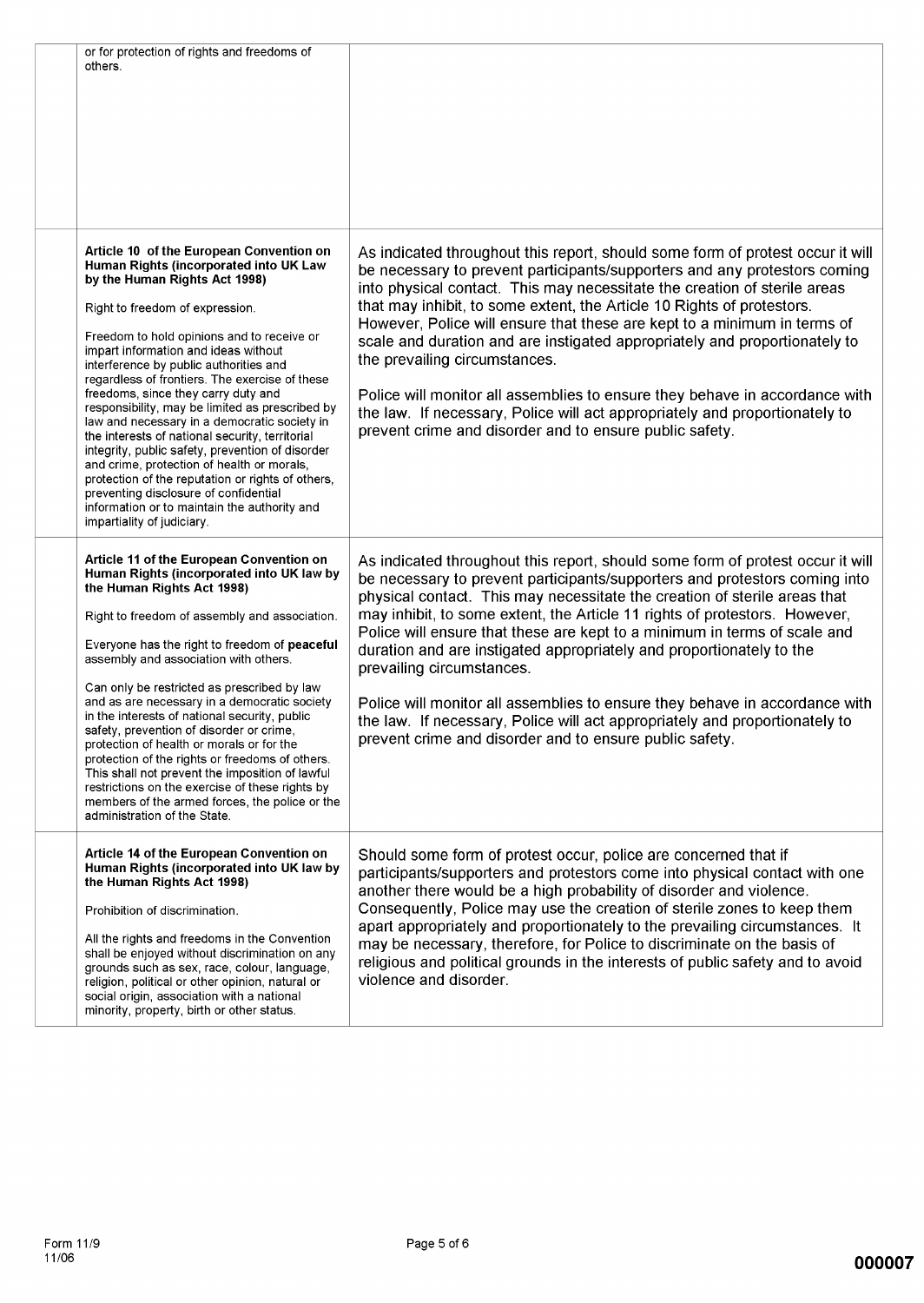|   | (This section should contain any other relevant<br>information, which has been obtained through<br>community contacts etc. A professional<br>assessment of the value of such information<br>must be given.) |                                                                                                                      |
|---|-------------------------------------------------------------------------------------------------------------------------------------------------------------------------------------------------------------|----------------------------------------------------------------------------------------------------------------------|
| 8 | <b>Signature</b><br>This report should be signed by the DCU<br>Commander or if crossing police boundaries<br>by the senior officer responsible.<br>(Name, Location and Date of Parade)                      | A Skelton<br>Superintendent<br><b>Operations Manager</b><br>H District<br>Hogan and Martin Parade - Dunloy 20.2.2011 |